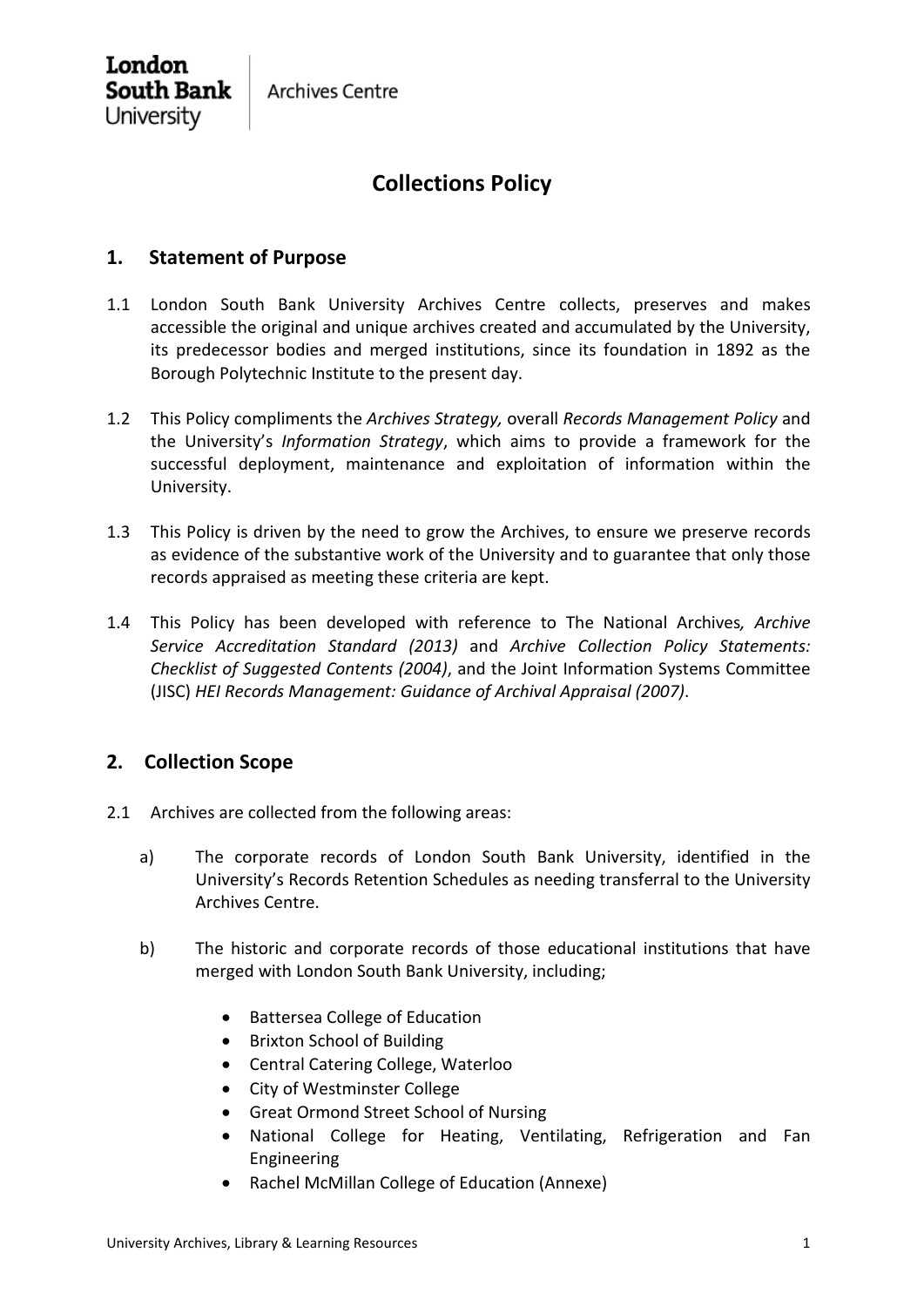## London **South Bank** University

**Archives Centre** 

- Redwood College of Health Studies
- South West London College
- c) Archive collections directly related to taught subjects that the University specialises in.
- d) Records which acknowledge the achievements of University staff, students or alumni.
- e) Records of businesses, societies and other organisations that have made a significant impact on the development of London South Bank University.
- f) Records which provide evidence of the contribution London South Bank University has made to local, national and international communities.
- 2.2 Most material dates from the last quarter of the nineteenth century to the present day but archives will be accepted, regardless of date.
- 2.3 The University Archives Centre will not seek to represent any particular historical, sectarian or other viewpoint in its acquisition of archives, but to reflect as objectively as possible all aspects of London South Bank University's past and present.
- 2.4 The collection process aims to facilitate the survival of records which contain unique information incidental to their main purpose or function but which, nevertheless, might have future research or other value.
- 2.5 All types of objects and media will be considered for incorporation, including paper, photographic, metal, glass etc.
- 2.6 In accordance with the principles of archival provenance and integrity, a collection will be accepted in entirety if only a part falls within the parameters of the collecting procedures.
- 2.7 Each collection will be appraised on its content and physical condition to determine whether it is worth acquiring.
- 2.8 The University Archives Centre will not normally accept archives which are of a particularly specialist nature, requiring skills or equipment beyond the office's resources to preserve, exploit or interpret.
- 2.9 The University Archives Centre will accept digital records, providing they are in an accepted file format identified in the Centre's *Digital Preservation Strategy*. Potential deposits in other formats will be assessed on a case by case basis.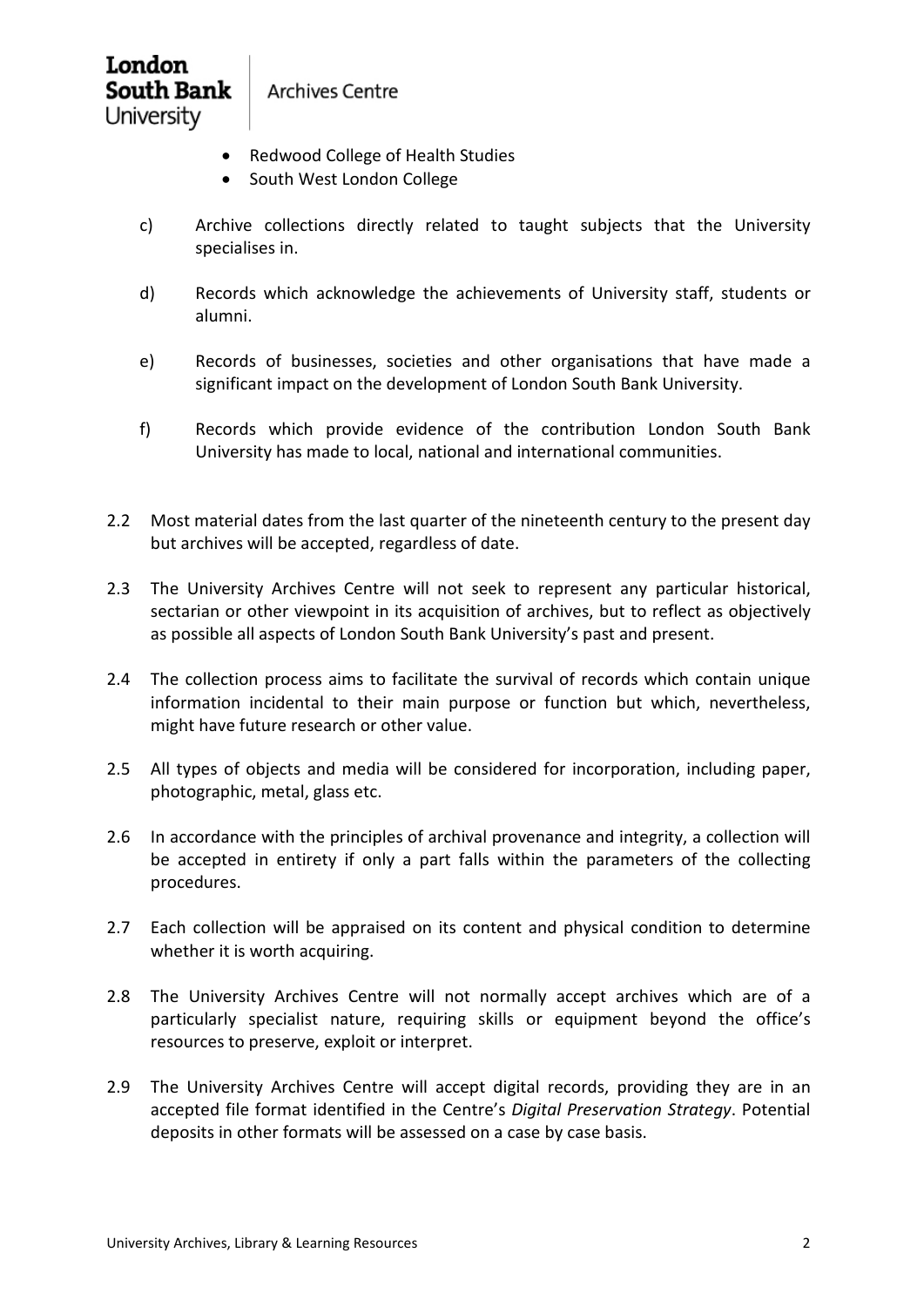# London **South Bank** University

**Archives Centre** 

2.10 Only digital records held on the following types of storage media will be accepted:

- University shared drives
- USB drives
- Optical media (CD, DVD, etc.)

The Centre is not currently in a position to accept floppy disk, zip disks, hard drives or any obsolete media.

- 2.11 The University Archives Centre does not collect:
	- Literary and scientific manuscripts,
	- Military and local history,
	- Copies of original materials,
	- Personal libraries,
	- Academic research papers,
	- Duplicates of material already possessed by the Archives,
	- Art collections,
	- Student records.

#### **3. Acquisition**

- 3.1 The corporate records of London South Bank University that are identified in the Records Retention Schedules as requiring permanent preservation will be routinely transferred to the University Archives Centre. University Archives Centre staff will proactively seek out other material suitable for inclusion in the archives from within the departments and faculties of the University by way of archive surveys. All records from internal sources within the University are already the property of the University and the University is the copyright holder.
- 3.2 External deposits are to be acquired by gift (including bequest), but in exceptional circumstances may be purchased if the archival material in question is of outstanding importance to London South Bank University.
- 3.3 The University Archives Centre does not accept material on loan.
- 3.4 The University Archives Centre will seek to liaise with other institutions when necessary to ensure that archives are secured in an appropriate place of deposit. The advice of the National Archives' Archive Sector Development will be sought where appropriate.
- 3.5 All deposits, whether gift or purchase, must be accompanied by a Deposit Agreement Form signed by the archive's owner(s) and the University Archives Centre, covering ownership, intellectual property rights, and access and disposal arrangements.